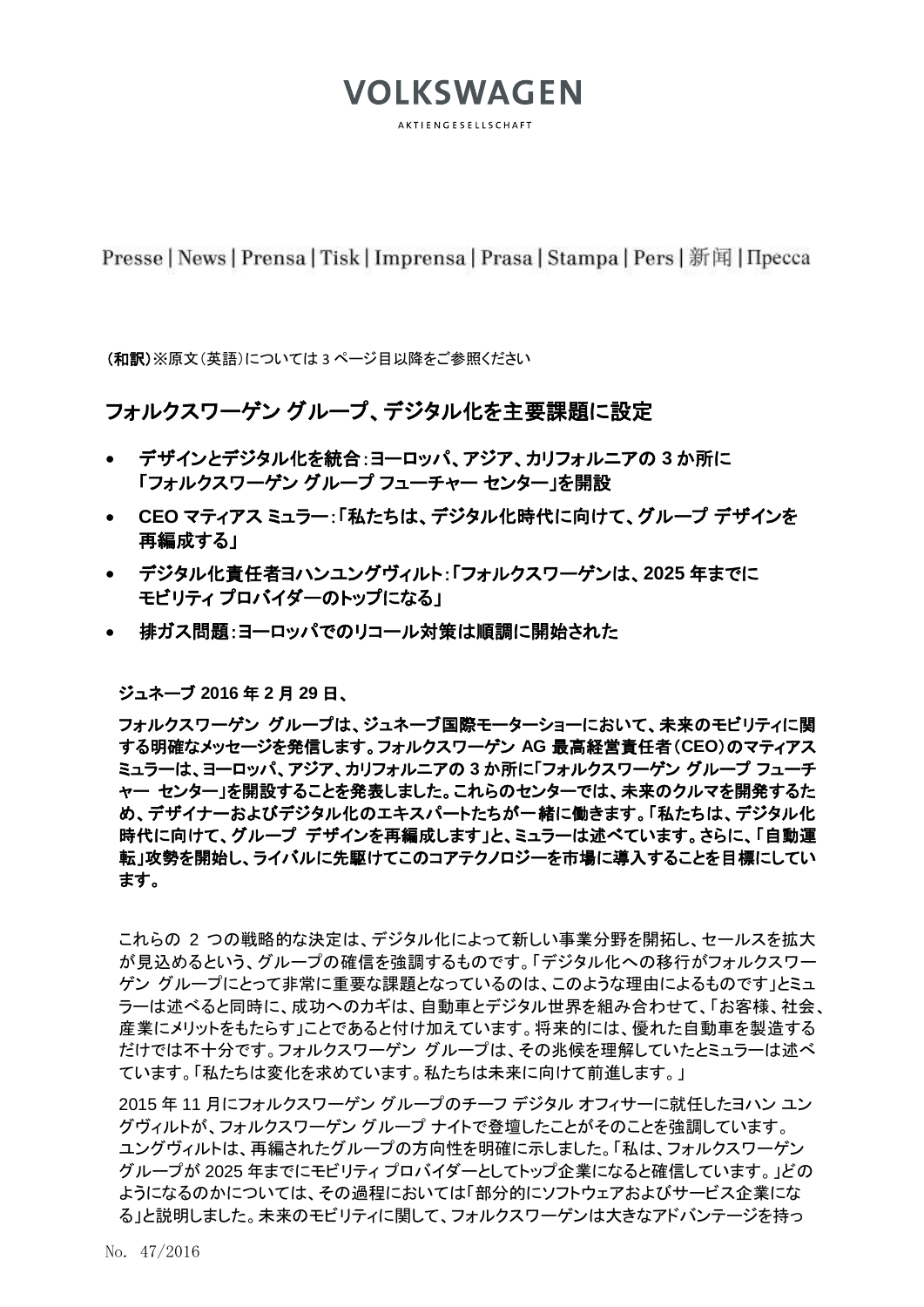AKTIENGESELLSCHAFT

Page 2

ています。それは、「私たちは既に、ハードウェア、つまりどのようにして自動車を製造するかにつ いて、完璧に精通している」という事実です。

フォルクスワーゲン グループは、デジタル化とデザインにおける活動の相互協力を高めていきま す。これは、自動車業界では画期的なアプローチです。そのため、ポツダム、カリフォルニア、中国 の 3 か所に「フォルクスワーゲン グループ フューチャー センター」が開設されます。ここでは、デザ イナーおよびデジタル化のエキスパートたちが、未来の自動車のために、手を取り合って一緒に働 くことになります。その使命は、カスタマー エクスペリエンス、インターフェイス デザイン、操作ロジ ック、新しいインテリア コンセプト、インフォテインメント/エンターテインメントの各分野において、 フ ォルクスワーゲンをクラス最高のクルマにすることです。今年の 1 月に、ミヒャエル マウアーが グ ループ デザインの責任者に就任しました。再編成は、グループのデジタル化部門と密接な協力の 下で実施される予定です。ポツダムのスタジオは、既に新しいコンセプトの下で稼働しています。カ リフォルニアおよびアジアにおける新しいセンターの開設場所に関しては、近日中に決定が下され ます。

CEO ミュラーは、「今回の再編と同時に、過去の誤りから学ぶことができた場合にのみ」、明るい 未来を形成することができると強調しています。これに関連して、ミュラーは、フォルクスワーゲン グループが進む道のりにおいて、今年が重要なステップになると述べています。「2016 年は、お客 様のためにディーゼル問題の解決を目指す年であり、未来に向けてグループを再編する年でもあ ります。これによって、グループの強固な基礎を構築することになる。」とミュラーはジュネーブで コメントしています。「私たちは、これら 2 つの課題に真摯に取り組んでいますが、グループおよび 傘下のブランドは、この困難な局面を乗り越えることが強みになると確信しています。」

排ガス問題は順調に進展しており、ヨーロッパにおけるリコール対策も始まっていると、ミュラーは 述べています。「リコール対策では、お客様が何よりも重視されます。ワークショップに足を運んで いただくお客様に対して、私たちは可能な限り効率的に作業を実施できるように努めてまいりま す。」 ミュラーは、最近の出来事を巡る調査状況について、グループが近い将来に詳細なレポート を提示することを確認しました。「私たちは、そこで明らかになった事実から、正しい結論を導き出 すでしょう。」

グループはまた、e モビリティの推進にも力を入れています。フォルクスワーゲン グループは現在、 製品ラインアップの中に、電気自動車とプラグイン ハイブリットを合わせて 9 モデルを展開していま す。2020 年までには、さらに 20 のモデルが追加される予定です。「航続距離 500km 以上の電気 自動車は、2020 年までには実現可能です。充電も、コーヒーを飲んでいる間に完了するでしょう。 将来的に、電気自動車のコストは、内燃エンジンを搭載したクルマよりも安くなるでしょう」と、ミュラ ーは述べています。しかし、広範囲な充電インフラを構築するためには、業界および政府が一致協 力して努力する必要があります。それによって、電気自動車は、市場により早く浸透していくことに なります。

ジュネーブで会見した CEO ミュラーは、インフラの構築が実現するまでの数年間は、新しいドライ ブテクノロジーと従来の内燃エンジンが共存することになると指摘しています。「我々のエンジニア は、3 気筒から 16 気筒のエンジン、天然ガスから効率的なディーゼルに至るまで、数多くの魅力 的なテクノロジーを開発してきました。そして、これからもさらによくなっていくでしょう。」と、ミュラー は述べています。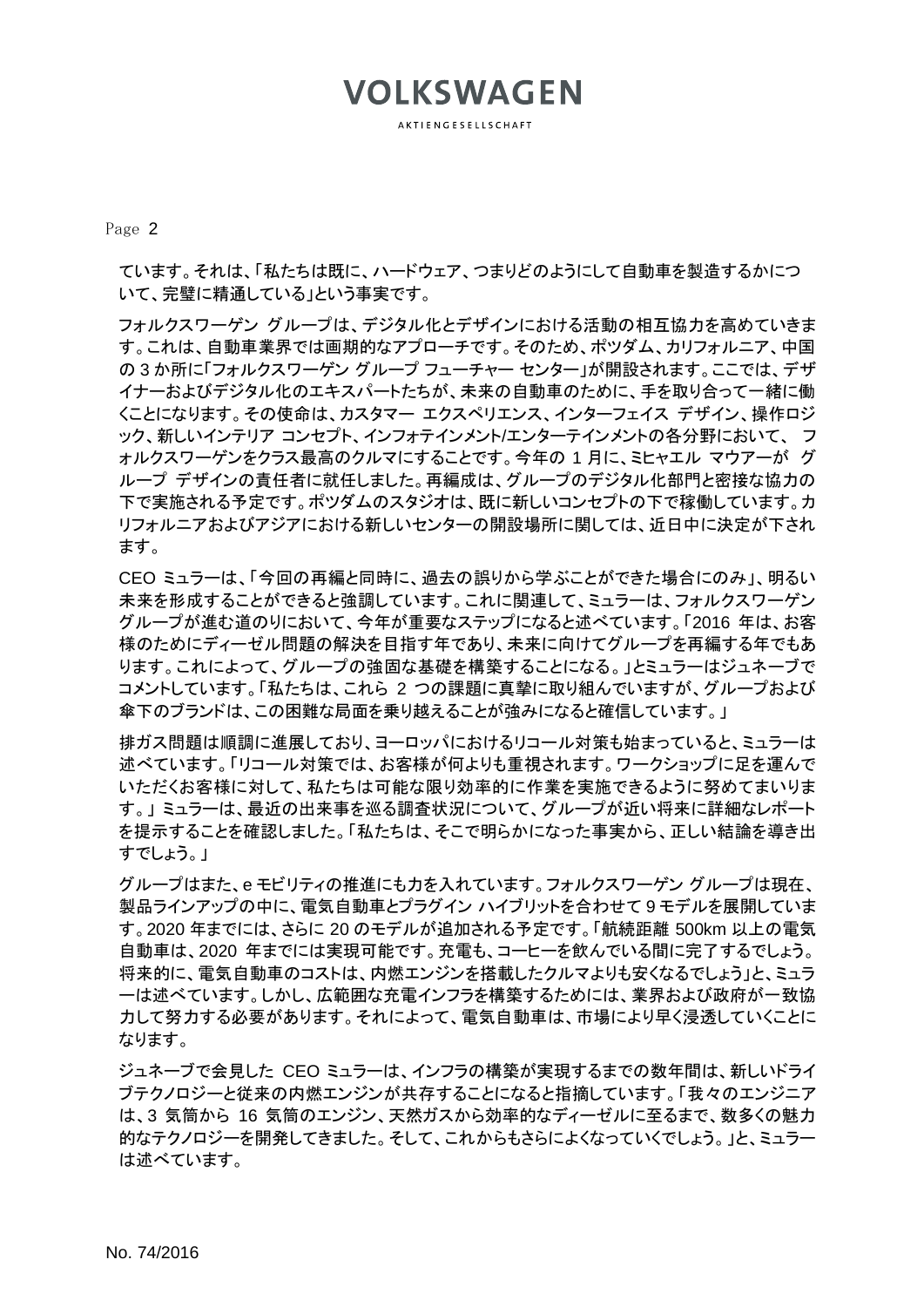**AKTIENGESELLSCHAFT** 

Page 3

#### **Volkswagen Group makes digitalization a main topic**

- **Design and digitalization become one unit: three new "Volkswagen Group Future Centers" in Europe, Asia and California.**
- **CEO Matthias Müller: "We are realigning our Group Design for the digital era."**
- **Head of Digitalization Johann Jungwirth: "Volkswagen Group will become a leading mobility provider by 2025."**
- **Emissions issue: recall campaign in Europe successfully started.**

**Geneva, February 29, 2016 – The Volkswagen Group is sending a clear message about the mobility of the future from the Geneva International Motor Show. CEO Matthias Müller announced three new "Volkswagen Group Future Centers" in Europe, Asia and California at the Group Night event. Designers and digitalization experts will work together on the car of the future at these centers. "We are realigning our Group Design for the digital era", Müller said. In addition, an "autonomous driving" offensive has been started with the aim of bringing this core technology to market maturity faster than the competition.** 

These two key strategic decisions underscore the Group's conviction that digitalization will open up new fields of business and sales potential. "That is why the digital transformation is very high on the agenda for the Volkswagen Group", Müller stated, adding that the key to success lay in combining the automobile and the digital worlds "so that customers, society and industry can benefit". In the future, building excellent cars alone would not be enough. Müller said the Volkswagen Group had understood the signs: "We want change, we are driving it forward."

Johann Jungwirth's presence at the Group Night also underscored this change. Jungwirth, who became Chief Digital Officer at the Volkswagen Group in November 2015, made clear where the realigned Group was headed: "I am firmly convinced we will become a leading mobility provider by 2025." He described how the Volkswagen Group would "in part become a software and services company" in the process. With regard to the mobility of the future, the great advantage for Volkswagen lay in the fact that "we have already perfectly mastered the hardware – in other words, how to build cars."

The Volkswagen Group will be intensifying the interaction between its digitalization and design activities – a groundbreaking approach for the automotive industry. The three "Volkswagen Group Future Centers" will be located in Potsdam, California and China. Designers and digitalization experts will work there hand in hand on the car of the future. The mission: to make Volkswagen Group vehicles best in class in terms of customer experience, interface design, operating logic, new interior concepts, and infotainment/entertainment. Michael Mauer became the Head of Group Design this January. The realignment will be implemented in close cooperation with the Group's digitalization department. The studio in Potsdam has already begun working under the new concept. The decisions regarding the locations for the new centers in California and Asia will be taken soon.

CEO Müller emphasized that shaping the future will only succeed "if, at the same time, we